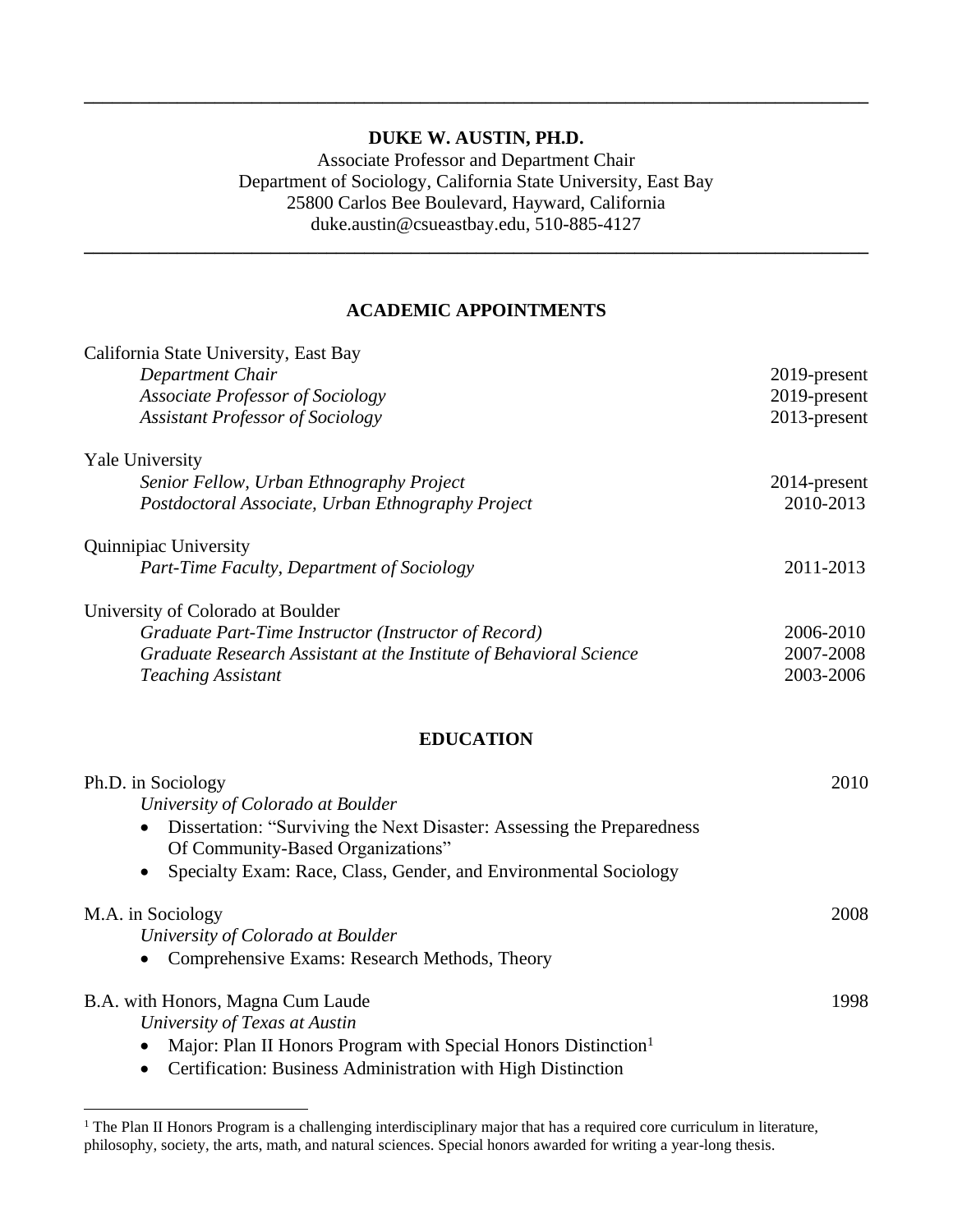### **TEACHING \_\_\_\_\_\_\_\_\_\_\_\_\_\_\_\_\_\_\_\_\_\_\_\_\_\_\_\_\_\_\_\_\_\_\_\_\_\_\_\_\_\_\_\_\_\_\_\_\_\_\_\_\_\_\_\_\_\_\_\_\_\_\_\_\_\_\_\_\_\_\_\_\_\_\_\_\_\_\_\_\_\_\_\_**

**\_\_\_\_\_\_\_\_\_\_\_\_\_\_\_\_\_\_\_\_\_\_\_\_\_\_\_\_\_\_\_\_\_\_\_\_\_\_\_\_\_\_\_\_\_\_\_\_\_\_\_\_\_\_\_\_\_\_\_\_\_\_\_\_\_\_\_\_\_\_\_\_\_\_\_\_\_\_\_\_\_\_\_\_**

### **TEACHING AWARDS AND GRANTS**

| Enhanced Course Learning Grant (Awarded 5x, \$34,040 total)<br>Cal State East Bay                                                                       | 2014, 2015, 2016, 2017, 2018, 2019 |
|---------------------------------------------------------------------------------------------------------------------------------------------------------|------------------------------------|
| Exemplary Assignment for Faculty Special Recognition (\$250)<br>Cal State East Bay                                                                      | 2016                               |
| Faculty Diversity and Inclusion Curriculum Development Grant (\$1,500)<br>Cal State East Bay                                                            | 2016                               |
| Educational Experience Enhancement Award (1 unit of release time)<br>Cal State East Bay                                                                 | 2015                               |
| Faculty Support Grant for Student Mentorship (\$3,830 and 1 course release)<br>Cal State East Bay                                                       | 2015                               |
| Community Engagement Service Learning Development Award (\$5,000)<br>Center for Community Engagement, Cal State East Bay                                | 2014                               |
| Diversity and Social Justice Faculty Fellow Award (\$2,060)<br>Programmatic Excellence and Innovation in Learning Project (PEIL),<br>Cal State East Bay | 2014                               |
| Summer 2014 Institutional Learning Objectives Award (\$1,000)<br>Dean's Office, College of Letters, Arts, and Social Sciences, Cal State East Bay       | 2014                               |
| <b>Excellence in Teaching Award Finalist</b><br>Quinnipiac University Center for Excellence in Teaching and Service to Students                         | 2013                               |
| UGGS Teaching Effectiveness Award (\$500)<br>United Government of Graduate Students (UGGS), University of Colorado                                      | 2005                               |
| Residence Life Academic Teaching Award (\$500)<br>University of Colorado at Boulder                                                                     | 2004                               |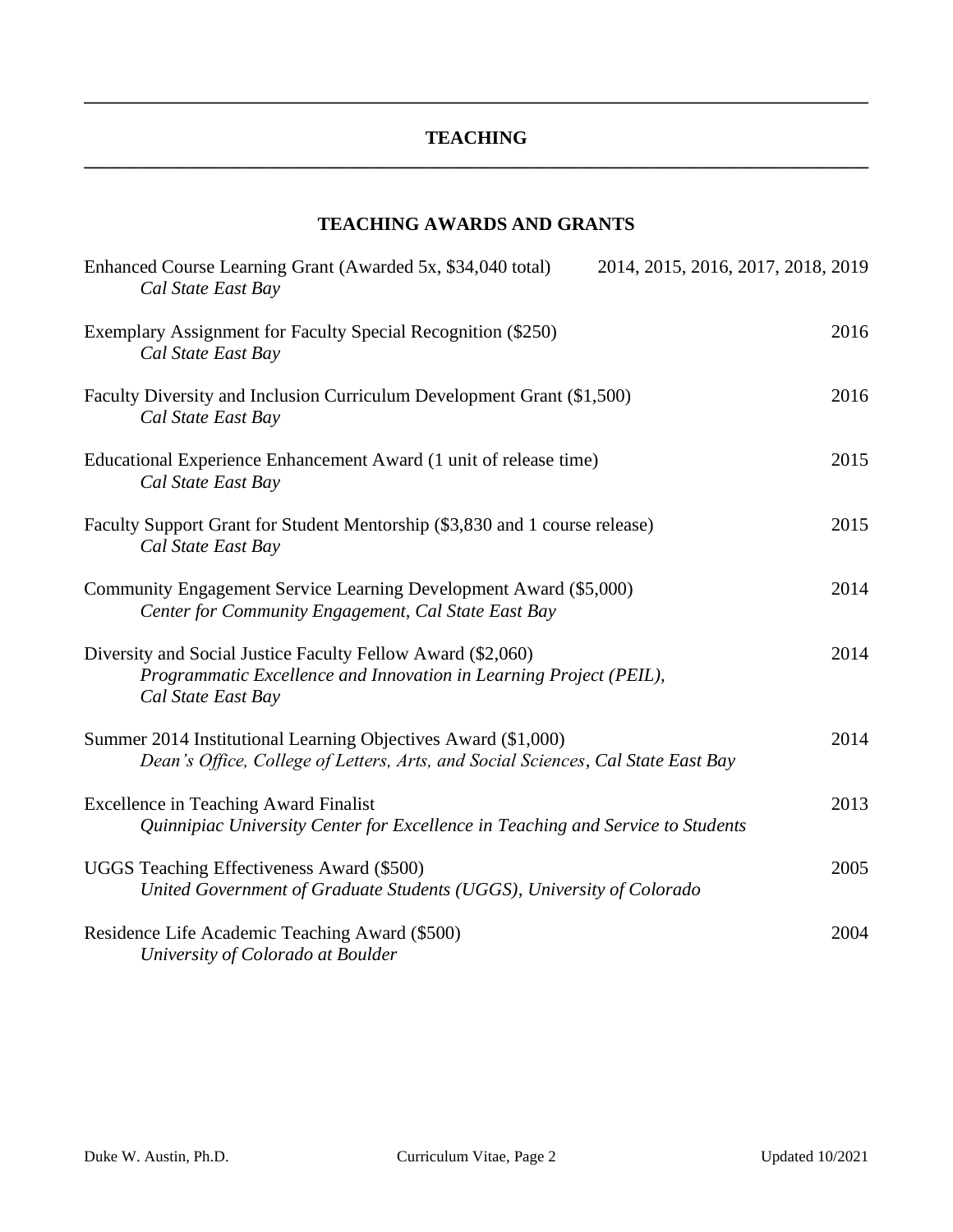## **COURSES TAUGHT**

### **Instructor of Record**

*Undergraduate Instruction*

- Capstone Project Support, *Cal State East Bay*
- Community Engagement, *Cal State East Bay*
- Deviance in U.S. Society, *University of Colorado*
- Early Elementary Education Teacher Training, *Peace Corps, Paraguay*
- Environmental Sociology, *Cal State East Bay*
- Immigrant Community Engagement, *Cal State East Bay*
- Introduction to Sociology, *Quinnipiac University*
- Professional Development, *Cal State East Bay*
- Research Methods 1, *Cal State East Bay*
- Research Methods 2, *Cal State East Bay*
- Race and Ethnic Relations, *Cal State East Bay*
- Race and Ethnic Relations Hybrid Version, *Cal State East Bay*
- Race, Culture, and Ethnicity *Adams State Prison Program*
- Sex, Gender, and Society, *University of Colorado*
- Social Problems, *Quinnipiac University*
- Sociological Perspectives on Race and Ethnicity, *University of Colorado*
- Sociology Capstone Project, *Cal State East Bay*
- Sociology of Gender, *Cal State East Bay*
- Sociology of Immigration, *Cal State East Bay*
- U.S. Race and Ethnic Relations, *University of Colorado*

*Secondary Education*

- Conflict Resolution, *Outward Bound*
- Life Management Skills, *Outward Bound*

### **Teaching Assistant/Teaching Associate**

### *Graduate School Instruction*

- Graduate Workshop in Urban Ethnography, *Yale University Undergraduate Instruction*
- Deviance in U.S. Society, *University of Colorado*
- Ethnography of the African American Experience, *Yale University*
- Introduction to Sociology, *University of Colorado*
- Norms and Deviance, *Yale University*
- Perspectives on Violence, *University of Colorado*
- Social Construction of Sexuality, *University of Colorado*
- Social Statistics, *University of Colorado*

### *Elementary Education*

- Kindergarten, First, and Second Grade*, Peace Corps, Paraguay Preschool Education*
- Pre-Reading, Pre-Writing, and Pre-Math, *FEL Child Development Center*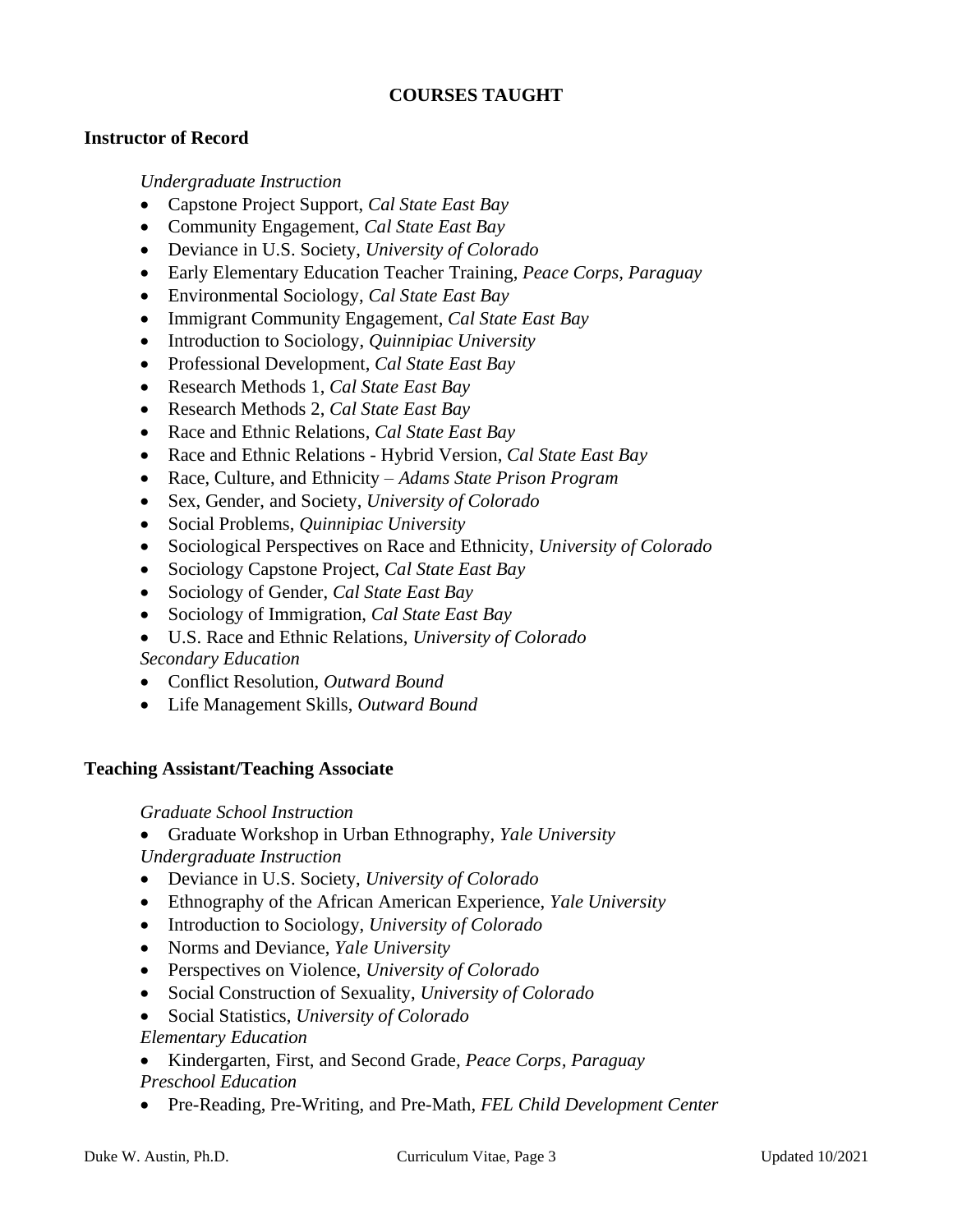# **TEACHER TRAINING AND CERTIFICATIONS**

| Facilitator, First Generation Success & Retention Faculty Learning Community<br>Office of Faculty Development, Cal State East Bay                       | 2018-2019  |
|---------------------------------------------------------------------------------------------------------------------------------------------------------|------------|
| Facilitator, Diversity and Social Justice Pedagogy Faculty Learning Community 2016-2017, 2017-2018<br>Office of Faculty Development, Cal State East Bay |            |
| <b>Undocu-Ally Training Certificate</b><br>Cal State East Bay                                                                                           | 2017, 2018 |
| <b>Implicit Bias Workshop</b><br>California Faculty Association                                                                                         | 2014, 2017 |
| Culturally Inclusive and Responsive Teaching and Learning<br><b>Faculty Learning Community</b><br>Office of Faculty Development, Cal State East Bay     | 2014-2015  |
| Summer Institute: Journey to Excellence in Online Education<br>Office of Faculty Development, Cal State East Bay                                        | 2014       |
| Teaching Certification in the Graduate Teacher Program<br>The University of Colorado at Boulder                                                         | 2010       |
| Bilingual Education and Community Development Certification<br>Peace Corps, Paraguay                                                                    | 1998       |
| Early Childhood Education Teacher Training<br>National Association for the Education of Young Children                                                  | 1993-1998  |
| <b>ACADEMIC SUPERVISION AND MENTORING ROLES</b>                                                                                                         |            |
| <b>Student Research Project Mentorship</b><br>Joseph Serrato, Cal State East Bay                                                                        | 2017-2019  |
| Early Faculty Career Teaching Mentor, Mele'ana 'Akolo<br>San Jose City College                                                                          | 2017-2019  |
| Curriculum Development and Instructor Support for General Ed Faculty (4x)<br>Cal State East Bay General Education Program and the Freshman Read         | 2015-2018  |
| Kaleidoscope Mentorship Program for African American Students<br>University Office of Diversity, Cal State East Bay                                     | 2015-2018  |
| Master's Thesis Committee, Vanessa Rodriguez<br>Department of Communication, Cal State East Bay                                                         | 2015-2016  |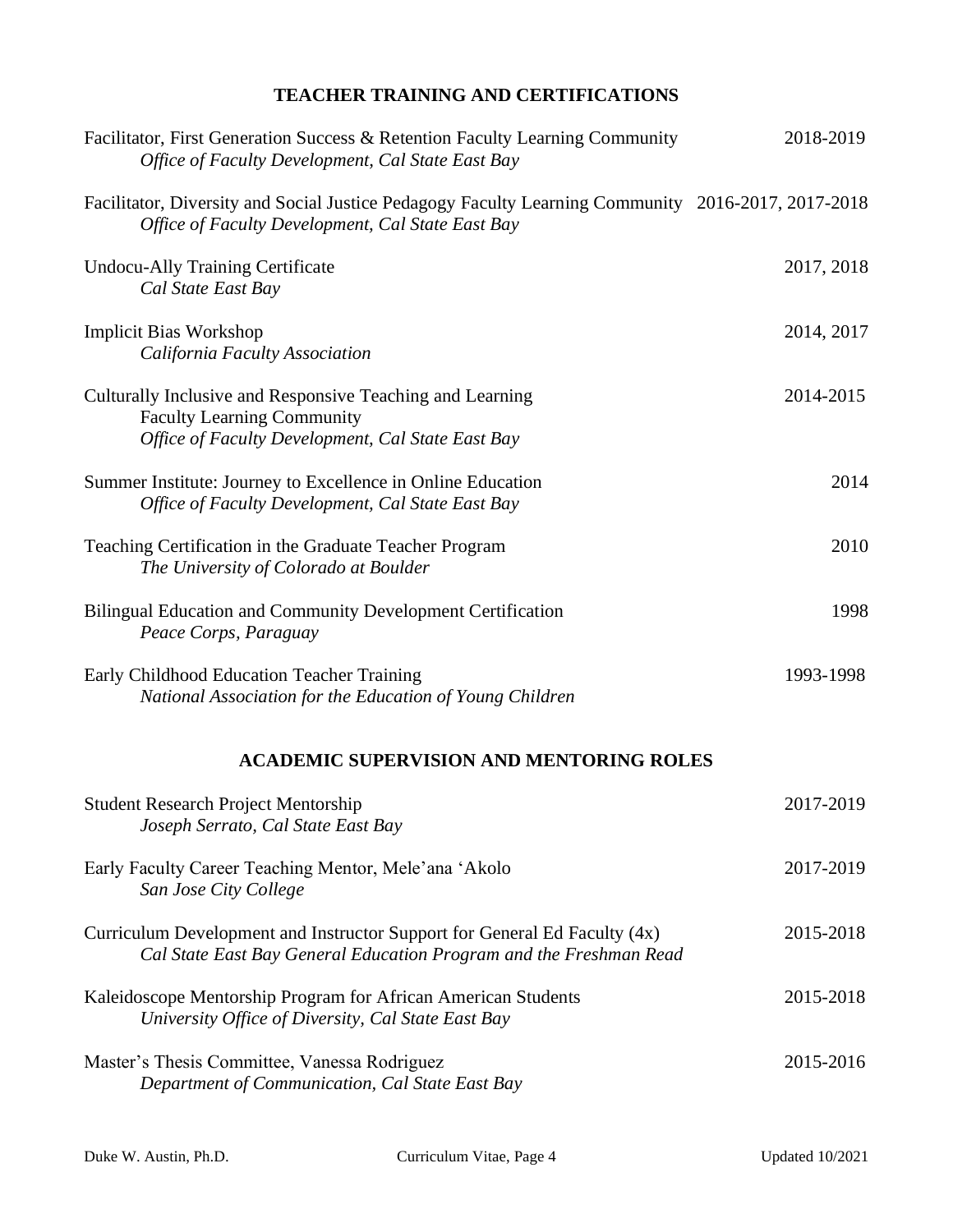| Puente Mentorship Program for Latinx Students<br>Chabot College, Hayward, CA                                                                                         | 2015-2016 |
|----------------------------------------------------------------------------------------------------------------------------------------------------------------------|-----------|
| University Honors Thesis Advisor, Kendra Singleton<br>Cal State East Bay                                                                                             | 2014-2016 |
| Student Research Fellowship, Amanda Bracamontes, Filip Lopes, and Ha Hoang<br>Center for Student Research, Cal State East Bay                                        | 2014-2015 |
| Diversity and Social Justice Student Assistant Advisor, Mele'ana Akolo<br>Programmatic Excellence and Innovation in Learning Project (PEIL),<br>Cal State East Bay   | 2013-2014 |
| <b>INVST</b> Internship Supervisor, Joy Hamilton<br>International and National Voluntary Service Training (INVST) Program,<br>University of Colorado at Boulder      | 2008-2009 |
| McNair Advisor, Rachel Ptaszek<br>Ronald E. McNair Post-Baccalaureate Achievement Program,<br>U.S. Department of Education and the University of Colorado at Boulder | 2007-2008 |
| Senior Thesis Advisor, Michelle Goetz<br>Department of Sociology, University of Colorado at Boulder                                                                  | 2005-2006 |
| Academic Tutor, Statistics<br>Dal Ward Athletic Center, University of Colorado at Boulder                                                                            | 2004-2006 |

### **SCHOLARSHIP \_\_\_\_\_\_\_\_\_\_\_\_\_\_\_\_\_\_\_\_\_\_\_\_\_\_\_\_\_\_\_\_\_\_\_\_\_\_\_\_\_\_\_\_\_\_\_\_\_\_\_\_\_\_\_\_\_\_\_\_\_\_\_\_\_\_\_\_\_\_\_\_\_\_\_\_\_\_\_\_\_\_\_\_**

**\_\_\_\_\_\_\_\_\_\_\_\_\_\_\_\_\_\_\_\_\_\_\_\_\_\_\_\_\_\_\_\_\_\_\_\_\_\_\_\_\_\_\_\_\_\_\_\_\_\_\_\_\_\_\_\_\_\_\_\_\_\_\_\_\_\_\_\_\_\_\_\_\_\_\_\_\_\_\_\_\_\_\_\_**

## **BOOKS AND EDITED VOLUMES**

**Austin, Duke W.,** and Benjamin P. Bowser. Forthcoming, 2021. *Impacts of Racism on White Americans in the Age of Trump*. Palgrave MacMillan.

Anderson, Elijah, Dana Asbury, **Duke W. Austin**, Esther Kim, and Vani Kulkarni, editors. 2012. "Bringing Fieldwork Back In: Contemporary Urban Ethnographic Research," a special edition of *The Annals of the American Academy of Political and Social Science*, 642(1).

### **PEER-REVIEWED JOURNAL ARTICLES**

Maloney Patricia, **Duke W. Austin**, and SaunJuhi Verma. 2021. "Fear of a School-to-Deportation Pipeline: How Teachers, Administrators, and Immigrant Students Respond to the Threat of Standardized Tests and Deportation." in *Urban Education*.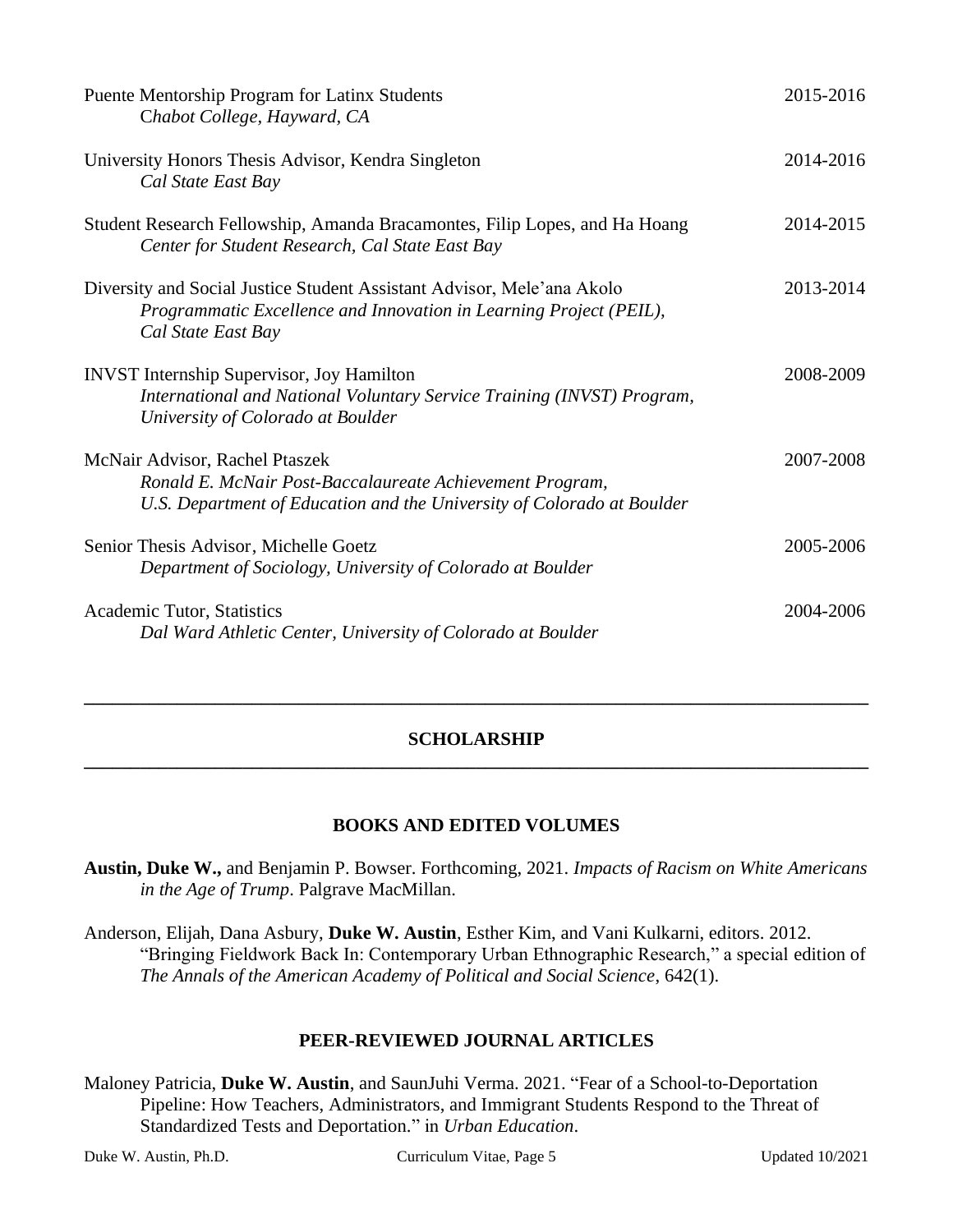- **Austin, Duke W.,** Matthew Atencio, Fanny Yeung, Julie Stein, Deepika Mathur, Sukari Ivester, and Dianne Rush Woods. 2019. "Diversity and Inclusion Curriculum: Addressing Culturally Relevant Pedagogy and the Achievement Gap at a Racially Diverse University," in *Currents in Teaching and Learning.*
- Verma, SaunJuhi, Patricia Maloney, and **Duke Austin**. 2017. "The School to Deportation Pipeline: The Perspectives of Immigrant Students and Their Teachers on Profiling and Surveillance within the School System," in *The Annals of the American Academy of Political and Social Science*, 673(1):209-229.
- **Austin, Duke W.** 2012. "Preparedness Clusters: A Research Note on the Disaster Readiness of Community-Based Organizations," in *Sociological Perspectives*, 55(2): 383-393.
- Anderson, Elijah, **Duke W. Austin**, Craig Holloway, and Vani Kulkarni. 2012. "The Legacy of Racial Caste: An Exploratory Ethnography," in *The Annals of the American Academy of Political and Social Science*, 642(1): 25-42.

### **PEER-REVIEWED BOOK CHAPTERS**

- **Austin, Duke W.** 2016. "Hyper-Masculinity and Disaster: The Reconstruction of Hegemonic Masculinity in the Wake of Calamity," pp. 45-55 in *Men, Masculinities, and Disasters: Revisiting the Gendered Terrain of Disaster*, edited by Elaine Enarson and Bob Pease. Routledge.
- Miles, Michelle and **Duke W. Austin**. 2007. "The Color(s) of Crisis: How Race, Rumor, and Collective Memory Shape the Legacy of Katrina." Pp. 33-49 in *Racing the Storm: Racial Implications and Lessons Learned from Hurricane Katrina*, edited by Hillary Potter. Lanham, MD: Lexington Books.
- **Austin, Duke W.** and Michelle Miles. 2006. "Crisis in Black and White: Katrina, Rita, and the Construction of Reality." Pp. 151-173 in *Learning from Catastrophe: Quick Response Research in the Wake of Hurricane Katrina*. Boulder, CO: The Natural Hazards Center at the University of Colorado.

#### **ADDITIONAL PUBLICATIONS**

- Maloney, Patricia, **Duke W. Austin**, SaunJuhi Verma. October 2021. "Deportation Threats for Some Students Come from within Schools." *The Conversation: Academic Rigor, Journalistic Flair*. [theconversation.com](https://theconversation.com/deportation-threats-for-some-students-come-from-within-schools-165232)
- **Austin, Duke.** "Want to Change the World? Study Sociology!" 2020. In *You Are Not Alone: Recipes to Obtain Success by Students for Students*, edited by Lettie Ramirez. El Monte, CA: Velázquez Press.
- Rush Woods, Dianne, Sarah Taylor, **Duke Austin**, Julie Beck, Ken Chung, Stephanie Couch, E. Maxwell Davis, Bryan Fauth, Kim Geron, Dale Katherine Ireland, Eric Kupers, Michale S.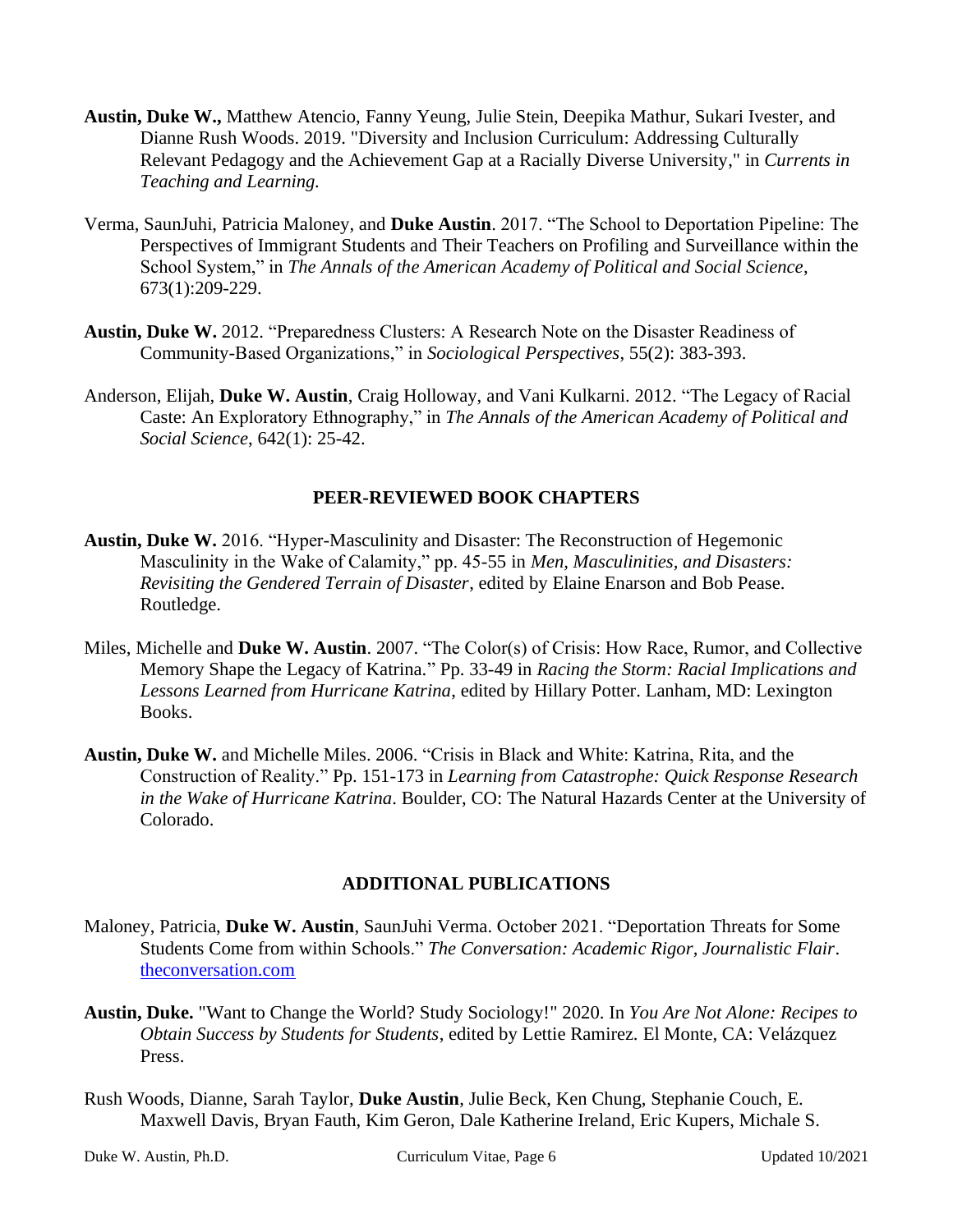Massey, Amy June Rowley, Julie Stein, and Jessica Weiss. 2015. "Building an Inclusive, Accessible, and Responsive Campus at Cal State East Bay, 2010-2015. *Perspectives on Communication Disorders and Sciences in Culturally and Linguistically Diverse Populations*. 22(2):40-89.

- **Austin, Duke W.** 2011. "A Review of *Diversity Paradox: Immigration and the Color Line in 21st Century America*, by Jennifer Lee and Frank Bean." *Teachers College Record*, www.tcrecord.org, ID Number 16320.
- **Austin, Duke W.** 2008. "Robert E. Park," in *Encyclopedia of Race, Ethnicity, and Society*, edited by Richard Schaefer. Thousand Oaks, CA: Sage.
- Ritchie, Liesel, Kathleen Tierney, **Duke W. Austin**, Matt Beres, Christine Bvec, Brandi Gilbert, and Jeanette Sutton. 2008. "Disaster Preparedness Among Community-Based Organizations in the City and County of San Francisco." Technical Report. The Natural Hazards Center, Institute of Behavioral Science, University of Colorado at Boulder.

### **STUDENT PUBLICATION**

Serrato, Joseph M. 2019. "Fatherhood Socialization of Masculinity Through Parental Involvement in Youth Sport." *Inquiries Journal*, 11(10).

#### **PEER-REVIEWED PRESENTATIONS**

- **Austin, Duke** and Deepika Mather. 2018. "Diversity and Inclusion Development at Cal State, East Bay." Presented at the *Pacific Sociological Association Annual Meeting* in Long Beach, CA.
- **Austin, Duke**, Traci Reid, and Andrea Wells. 2017. "Acting on Community Identified Need: Using an Immigrant Community Engagement Course as a Model." Presented at the *Continuums of Service Conference*, Denver, CO.
- Maloney, Patricia, **Duke Austin**, and SaunJuhi Verma. 2017. "The School-to-Deportation Pipeline: How Teachers and Administrators Navigate Educational Opportunity for Immigrant Students." Presented at the *American Education Research Association*, San Antonio, Texas.
- Maloney, Patricia, **Duke Austin**, and SaunJuhi Verma. 2017. "The School-to-Deportation Pipeline: How Teachers and Administrators Navigate Educational Opportunity for Immigrant Students." Presented at the *Sociology of Education Conference*, Monterey, CA.
- Maloney, Patricia, SaunJuhi Verma, and **Duke Austin**. August 23, 2016. "The School-to-Prison-to-Deportation Pipeline: How Students, Teachers, and Administrators Navigate Educational Opportunity in the Context of Surveillance." Presented at the *American Sociological Association Annual Meeting*, Seattle, WA.
- **Austin, Duke**, SaunJuhi Verma, and Patricia Maloney. 2016. "Gaming the System: Agency and Strategic Action to Escape the 'School to Deportation Pipeline' for Recent Immigrant High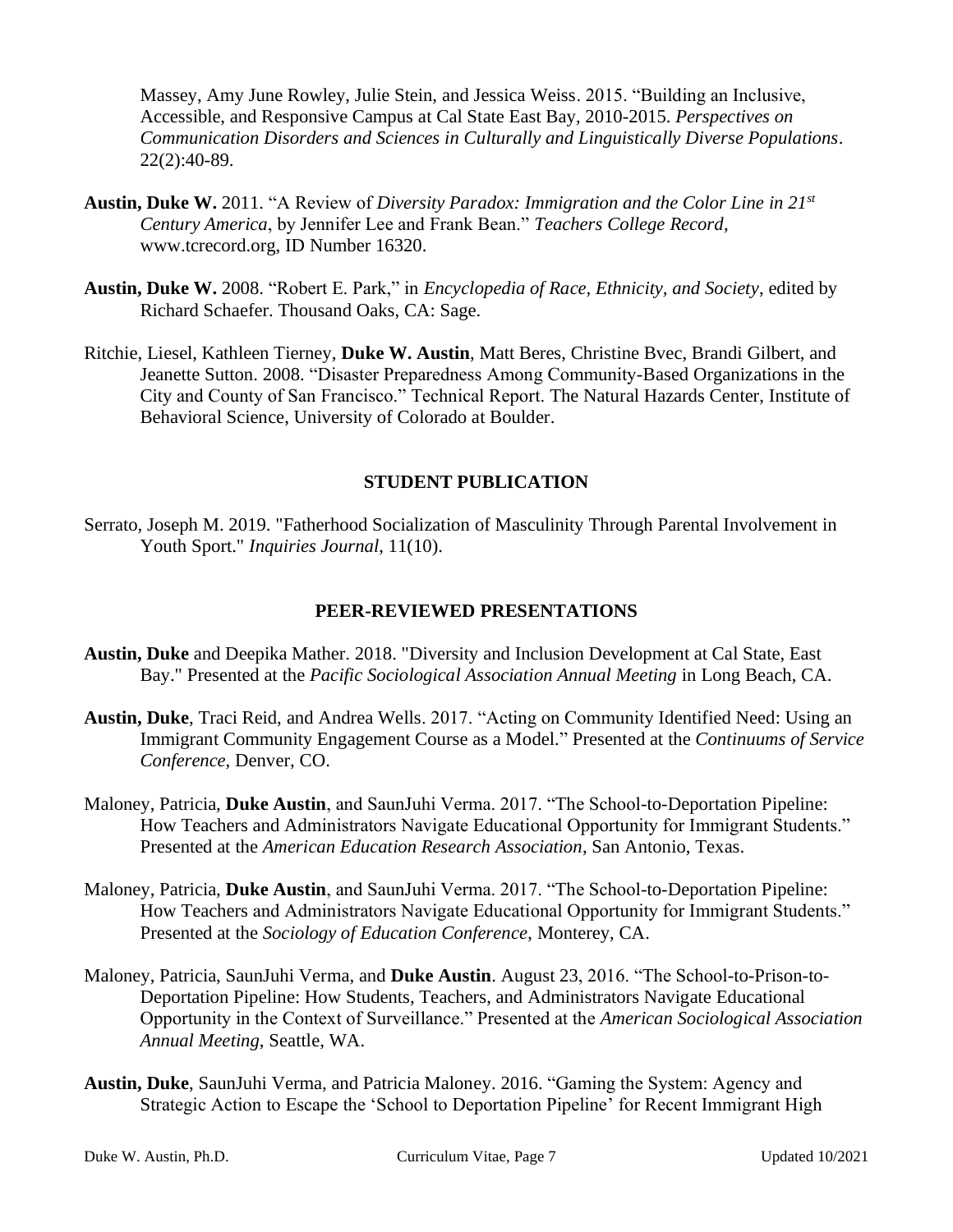School Students." Presented at the *Pacific Sociological Association Annual Meeting*, Oakland, CA.

- Wong, Rose, Colleen Fong, **Duke Austin**, and Sukari Ivester. 2015. "Meeting the University's Institutional Learning Objective (ILO): Faculty Developed Resources for Teaching Diversity and Social Justice." Presented at the *Pacific Sociological Association Annual Meeting*, Long Beach, CA.
- Austin, Duke, Ha Haong, Filip Lopes, and Amanda Bracamontes.<sup>2</sup> 2015. "Does Race Matter? Recent Immigrant Students' Perceptions of Opportunity and Inequality." Presented at the *Pacific Sociological Association Annual Meeting*, Long Beach, CA.
- **Austin, Duke**, and Keyana Simone. 2014. "Lingering Legacies: Racialized and Class-ified Realities in the Years Since Hurricane Katrina." Presented at the *Society for the Study of Social Problems Annual Meetings*, San Francisco, CA.
- **Austin, Duke.** 2012. "Preparedness Clusters: A Research Note on the Disaster Readiness of Community-Based Organizations." Presented at the *American Sociological Association Annual Meetings*, San Francisco, CA,
- **Austin, Duke**, Vani Kulkarni, and Elijah Anderson. 2011. "The Legacy of Racial Caste: An Exploratory Ethnography." Presented at the *American Sociological Association Annual Meetings*, Las Vegas, NV.
- **Austin, Duke.** 2010. "'We're Already in Emergency Services': Community-Based Organizations and the Struggle to Prepare for Disasters." Presented at the *American Sociological Association Annual Meetings*, Atlanta, GA.
- **Austin, Duke.** 2006. "Cellular Automation and Simple Rules: A New Theory for Analyzing Social Interactions." Presented at the *American Sociological Association Annual Meetings*, Montreal, Canada.
- **Austin, Duke.** and Michelle Miles. 2006. "Crisis in Black and White: Katrina, Rita, and the Construction of Reality." Presented at the *American Sociological Association Annual Meetings*, Montreal, Canada.
- **Austin, Duke W.** and Michelle Miles. 2006. "The Color(s) of Crisis: How Race, Rumor, and Collective Memory Shape the Legacy of Katrina." Presented at the *Society for the Study of Social Problems Annual Meetings*, Montreal, CA.

## **INVITED PRESENTATIONS**

**Austin, Duke,** Diana Balgas, Andrea Tully. 2018. "Engaging Immigrant Communities." Presented at the *Campus Compact Webinar Series*, Online.

<sup>2</sup> Student co-presenters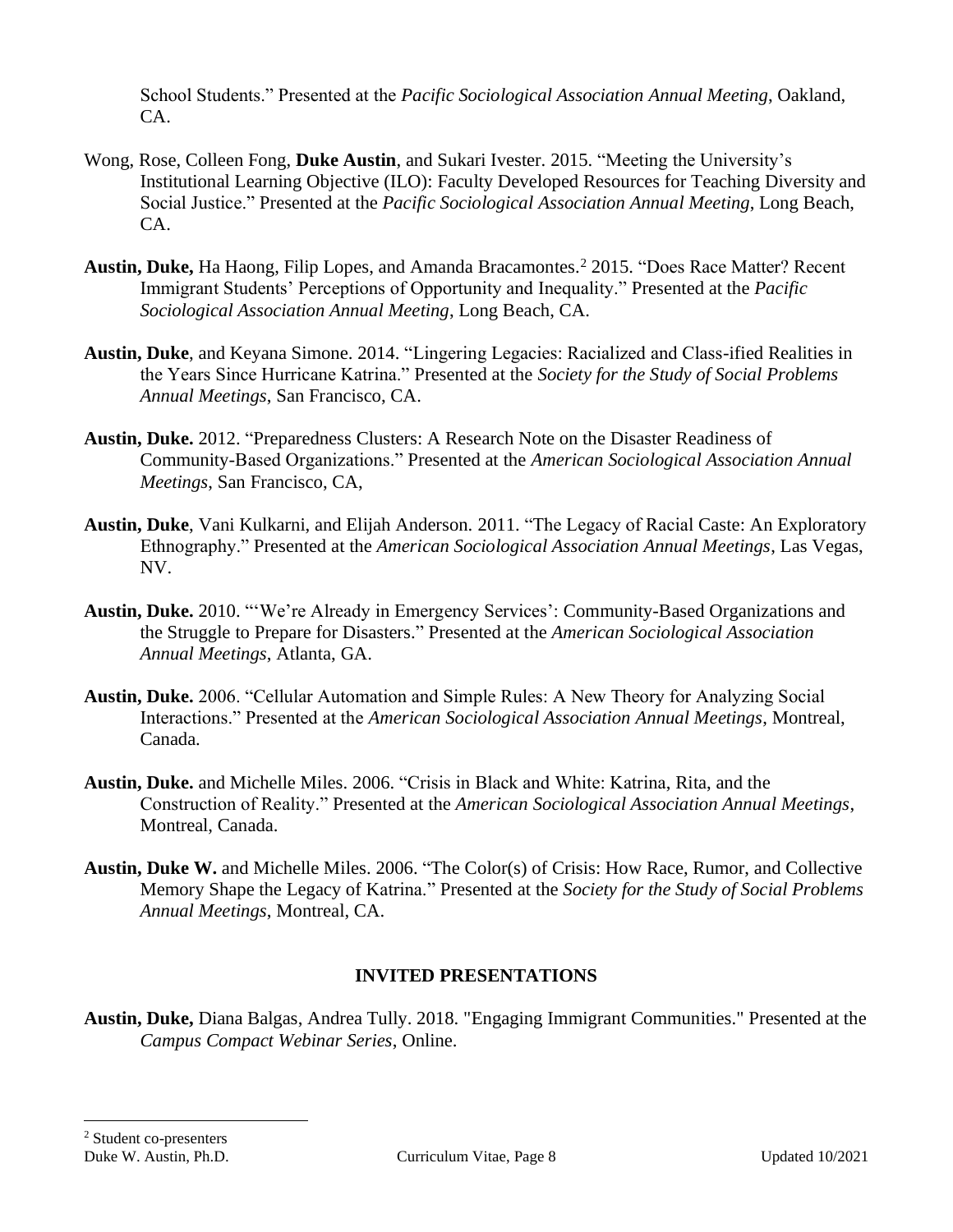- **Austin, Duke**, SaunJuhi Verma, and Patricia Maloney. 2016. "The School-to-Prison-to-Deportation Pipeline in Six American Cities: How Students, Teachers, and Administrators Navigate Educational Opportunity in the Context of Surveillance." Presented at *The Inner-City School: Inequality and Urban Education Conference*, Yale University, New Haven, CT.
- **Austin, Duke**, Vani Kulkarni, and Elijah Anderson. 2011. "The Legacy of Racial Caste: An Exploratory Ethnography." Presented at the *Yale Symposium on Inequality,* Yale University, New Haven, CT.
- **Austin, Duke**, Vani Kulkarni, and Elijah Anderson. 2010. "The Legacy of Racial Caste: An Exploratory Ethnography." Presented at *Bringing Fieldwork Back In: An Ethnographer's Retreat*, Yale University, New Haven, CT.
- **Austin, Duke,** and Michelle Miles. 2008. "The Color(s) of Crisis: How Race, Rumor, and Collective Memory Shape the Legacy of Katrina." Invited Presentation at Metropolitan State College of Denver, Denver, CO.
- **Austin, Duke.** 2008. "Worker and Immigrant Advocacy." Symposium on Immigrant Worker Rights. University of Colorado Labor Solidarity, Boulder, Colorado.
- **Austin, Duke.** 2007. "The Role of the Ethnographic Researcher." School of Journalism and Mass Communication, University of Colorado at Boulder.
- Ritchie, Liesel, Kathleen Tierney, **Duke Austin**, Matt Beres, Christine Bvec, Brandi Gilbert, and Jeanette Sutton. 2008. "Disaster Preparedness Among Community-Based Organizations in the City and County of San Francisco." Invited presentation at the *Building a Community of Preparedness Conference*, San Francisco, CA.
- **Austin, Duke,** and Michelle Miles. 2006. "Crisis in Black and White: Katrina, Rita, and the Construction of Reality." Invited Presentation at Louisiana State University, Baton Rouge, LA.
- **Austin, Duke,** and Michelle Miles. 2005. "Crisis in Black and White: Katrina, Rita, and the Construction of Reality." Invited Presentation at the Natural Hazards Center at the Institute of Behavioral Science, University of Colorado, Boulder, CO.

## **CAMPUS PRESENTATIONS**

- **Austin, Duke.** 2018. "Faculty Innovation and Leadership." Presented at *Back to the Bay Faculty Conference*, Cal State East Bay, Hayward, CA.
- **Austin, Duke,** Patricia Maloney and SaunJuhi Verma. 2017. "The School to Deportation Pipeline: The Perspectives of Immigrant Students and Their Teachers on Profiling and Surveillance within the School System." Presented at *The Diversity Series*, Cal State East Bay, Hayward, CA.
- **Austin, Duke.** 2016. "The Legacy of Caste: White Mentality." Presented at the *Cal State East Bay Faculty Research Symposium*, Hayward, CA.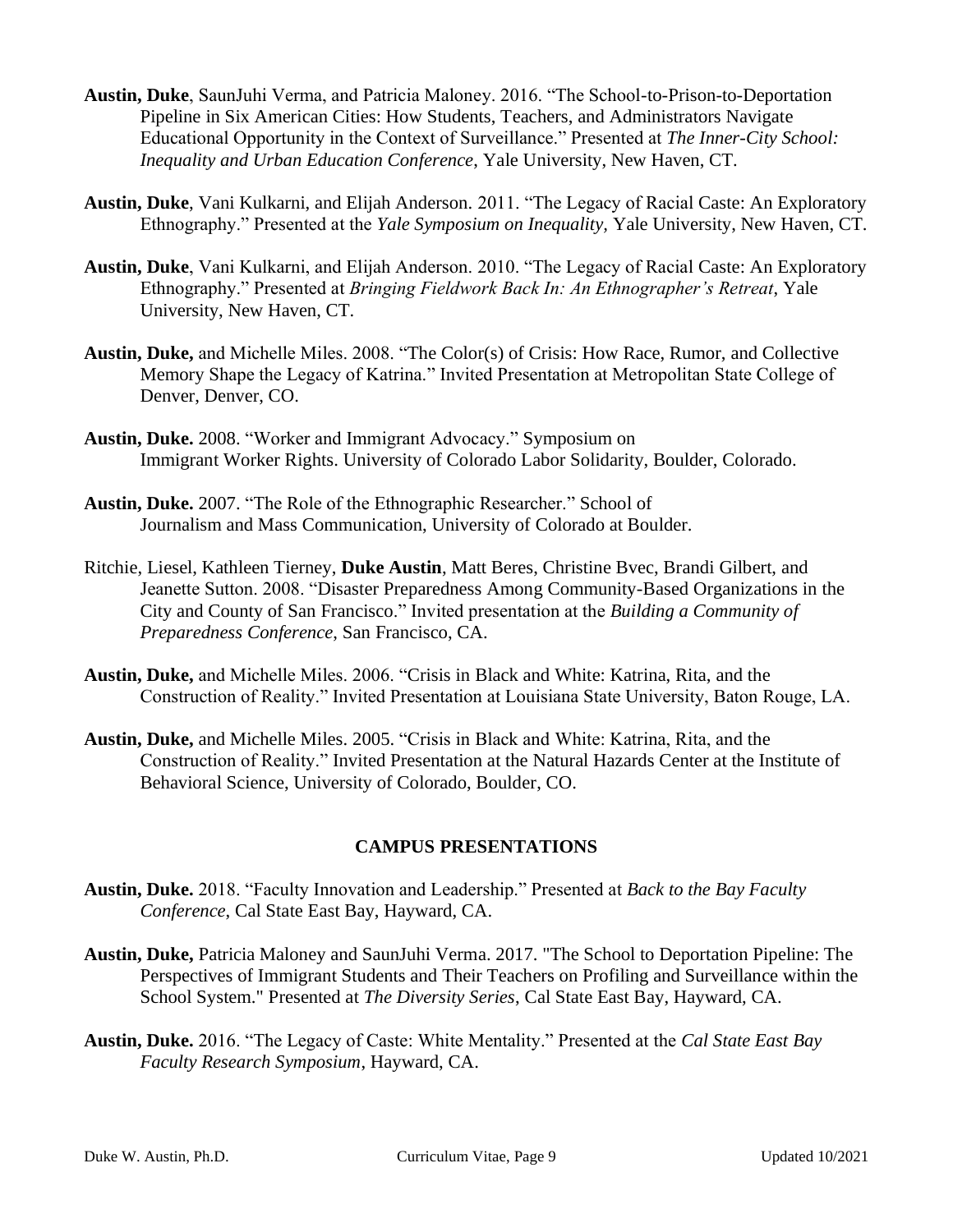- **Austin, Duke.** 2016. "The Social Construction of What? A High-Impact Teaching and Learning Activity that Helps Students Understand the Social Construction of Race." Accepted for presentation at the *CSU Teaching and Learning Symposium*, San Jose, CA.
- Jennings, Pat, Carl Stempel, and **Duke Austin**. 2015. "Sociology Program Conversion." Presented at *Back to the Bay Faculty Conference*, Cal State East Bay, Hayward, CA.
- **Austin, Duke.** 2014 "Creating Rubrics in Blackboard." Poster session at *Back to the Bay Faculty Conference*, Cal State East Bay, Hayward, CA.
- Taylor, Sarah, Rose Wong, Colleen Fong, **Duke Austin**, Meleana Akolo, 3 and Diane Woods. September 2014. "Diversity and Social Justice at CSUEB: Past, Present, and Future." Presented at *Back to the Bay Faculty Conference*, Cal State East Bay, Hayward, CA.

## **WORKS IN PROGRESS**

- **Austin, Duke**. "We're Already in Emergency Services: Community-Based Organizations and the Struggle to Prepare for Disasters." In preparation for *Non-Profit and Voluntary Sector Quarterly*.
- **Austin, Duke**, Patricia Maloney, and SaunJuhi Verma. "Building Rapport with Immigrant Students: Best Practices for Embedding Undergraduate Research Assistants and Engaging with American Secondary Schools." In preparation for submission to *Teaching Sociology*.
- **Austin, Duke**, SaunJuhi Verma, and Patricia Maloney. "Becoming American: How Recent Immigrant Students Learn Race through Profiling and Surveillance." In preparation for the *Journal of Race and Ethnicity* or *DuBois Review*.

## **AWARDS AND GRANTS FOR SCHOLARSHIP**

| <b>One-Semester Sabbatical</b><br>Cal State East Bay                                                                        | 2019       |
|-----------------------------------------------------------------------------------------------------------------------------|------------|
| Outstanding Scholar on Issues of Diversity, Social Justice, and Multiculturalism (\$500)<br>The California State University | 2016       |
| Faculty Support Grant (Awarded 2x, \$10,600 total)<br>Cal State East Bay                                                    | 2014, 2015 |
| Senior Fellow Induction<br>Urban Ethnography Project, Yale University                                                       | 2014       |
| Yale Postdoctoral Scholar Travel Fund Award (\$1,000)<br>Yale Office for Postdoctoral Affairs                               | 2010       |

<sup>3</sup> Student co-presenter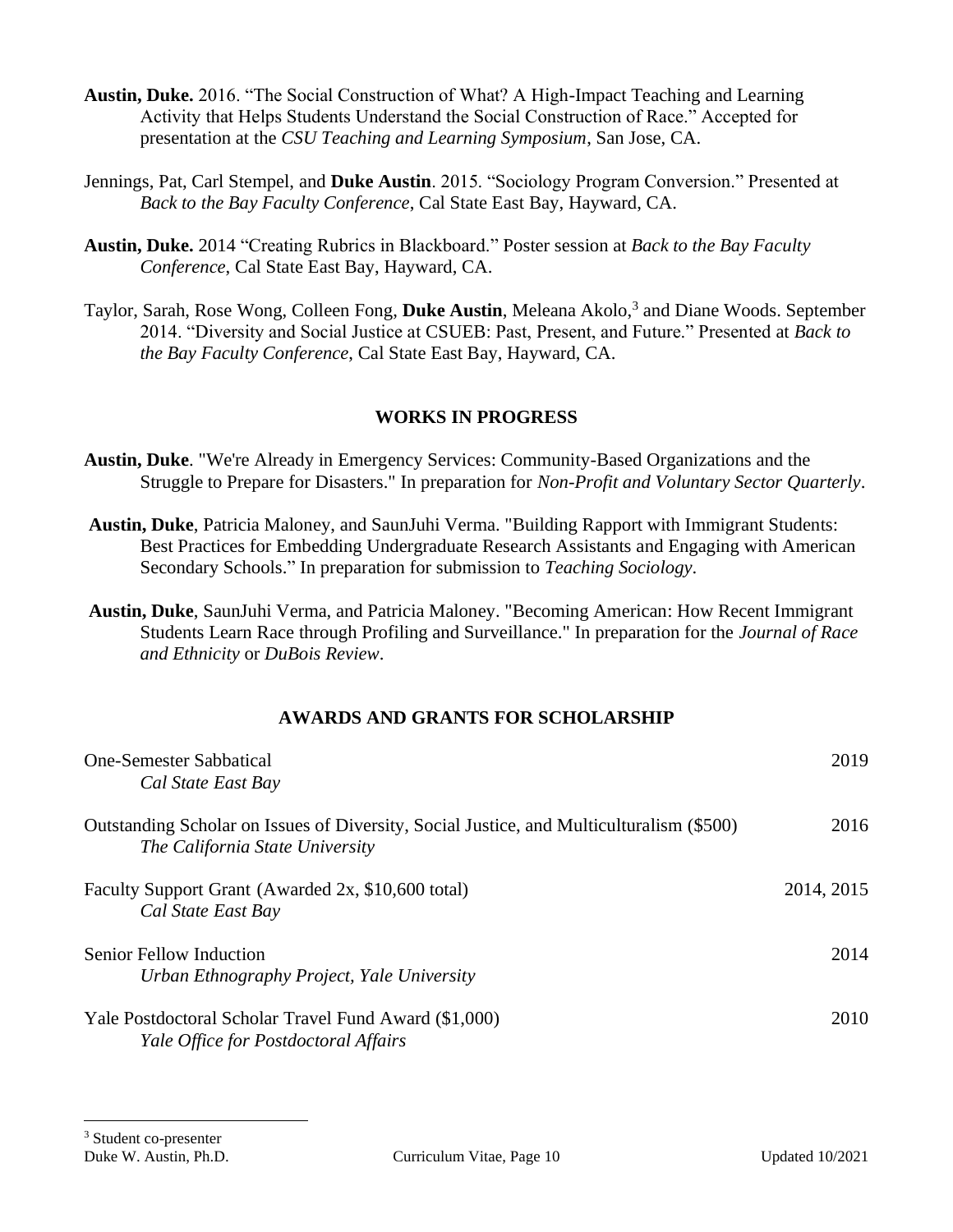| President's Diversity Award (\$1,000)<br>Office of the President, University of Colorado at Boulder                                                                                  | 2008 |
|--------------------------------------------------------------------------------------------------------------------------------------------------------------------------------------|------|
| Dissertation Expense Grant (\$4,600)<br>Department of Sociology, University of Colorado at Boulder                                                                                   | 2006 |
| Ralph and Barbara Dakin Award (\$1,000)<br>Department of Sociology, University of Colorado at Boulder                                                                                | 2006 |
| National Science Foundation (NSF) Quick Response Grant (\$10,000)<br>NSF and the Natural Hazards Center at the Institute of Behavioral Science,<br>University of Colorado at Boulder | 2005 |

## **SERVICE \_\_\_\_\_\_\_\_\_\_\_\_\_\_\_\_\_\_\_\_\_\_\_\_\_\_\_\_\_\_\_\_\_\_\_\_\_\_\_\_\_\_\_\_\_\_\_\_\_\_\_\_\_\_\_\_\_\_\_\_\_\_\_\_\_\_\_\_\_\_\_\_\_\_\_\_\_\_\_\_\_\_\_\_**

**\_\_\_\_\_\_\_\_\_\_\_\_\_\_\_\_\_\_\_\_\_\_\_\_\_\_\_\_\_\_\_\_\_\_\_\_\_\_\_\_\_\_\_\_\_\_\_\_\_\_\_\_\_\_\_\_\_\_\_\_\_\_\_\_\_\_\_\_\_\_\_\_\_\_\_\_\_\_\_\_\_\_\_\_**

# **PROFESSIONAL SERVICE**

| Department Chair                                               |                           | 2020-present                               |
|----------------------------------------------------------------|---------------------------|--------------------------------------------|
| Department of Sociology, California State University, East Bay |                           |                                            |
| Interim Department Chair                                       |                           | 2019-2020                                  |
| Department of Sociology, California State University, East Bay |                           |                                            |
| <b>Affirmative Action Committee</b>                            |                           | 2018-2019                                  |
| California Faculty Association, Cal State East Bay Chapter     |                           |                                            |
| Diversity Advisory Council                                     |                           | 2018-2019                                  |
| Cal State East Bay, Office of Diversity                        |                           |                                            |
| Center for Community Engagement Advisory Board                 |                           | 2016-2019                                  |
| Cal State East Bay                                             |                           |                                            |
| Center for Sport and Social Justice Governing Board            |                           | 2016-2019                                  |
| Cal State East Bay                                             |                           |                                            |
| Tenure Track Search Committee (4x)                             |                           | 2014-2015, 2016-2017, 2017-2018, 2018-2019 |
| Chair $(2x)$ , Diversity Advocate $(3x)$                       |                           |                                            |
| Department of Sociology, Cal State East Bay                    |                           |                                            |
| Curriculum Committee (2x)                                      |                           | 2013-2014, 2018-2019                       |
| Department of Sociology, Cal State East Bay                    |                           |                                            |
| Committee on Academic Planning Review (2-year term)            |                           | 2016-2018                                  |
| Faculty Senate, Cal State East Bay                             |                           |                                            |
| Duke W. Austin, Ph.D.                                          | Curriculum Vitae, Page 11 | <b>Updated 10/2021</b>                     |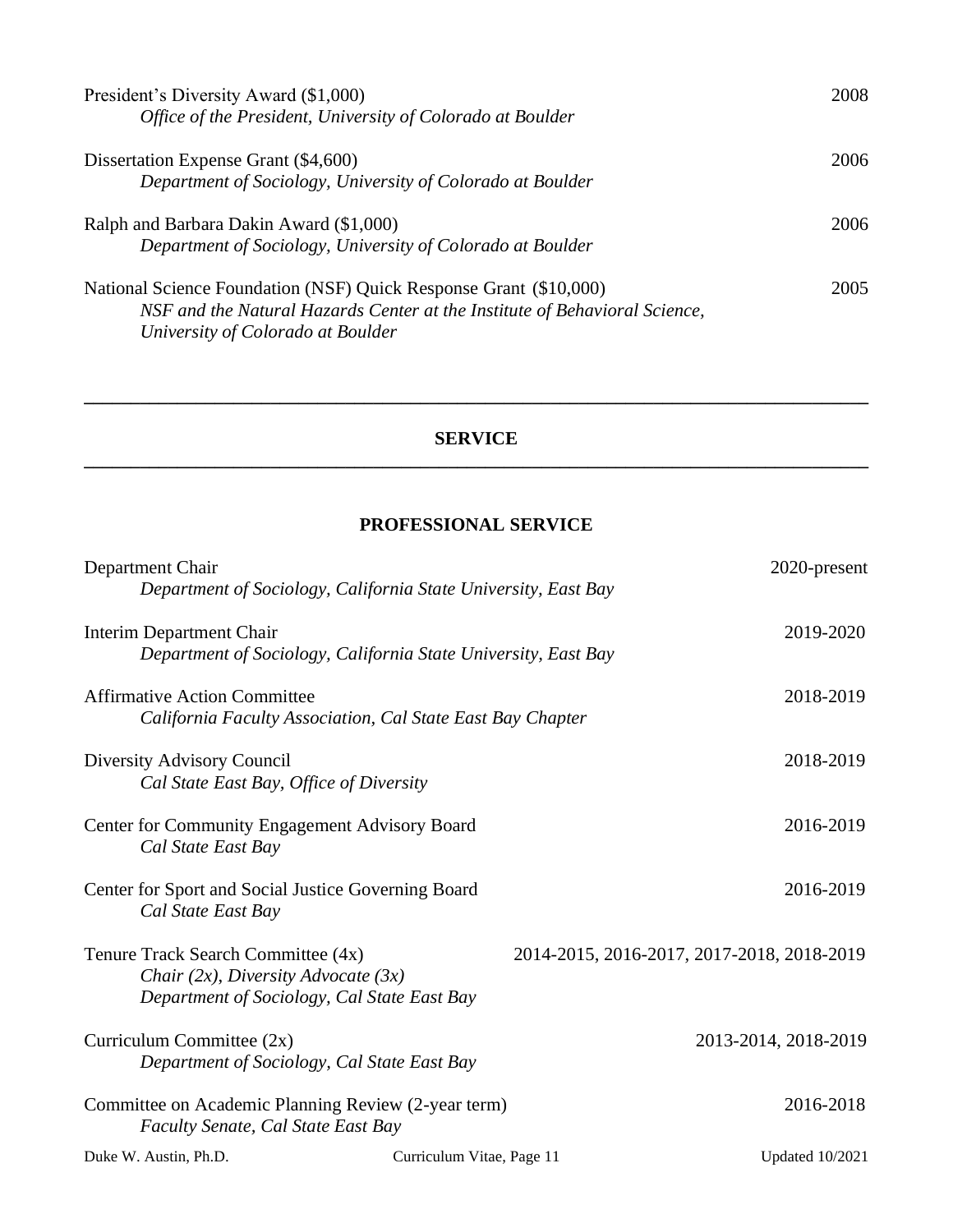| Semester Conversion Committee (2x)<br>Department of Sociology, Cal State East Bay                                              | 2015-2016, 2017-2018 |
|--------------------------------------------------------------------------------------------------------------------------------|----------------------|
| Faculty in Residence, Diversity and Social Justice Pedagogy (2x)<br>Office of Faculty Development, Cal State East Bay          | 2015-2016, 2016-2017 |
| Community Engagement Project Learning Outcome (PLO) Assessment<br>Department of Sociology, Cal State East Bay                  | 2016-2017            |
| <b>CLASS</b> Sponsorship Board<br>College of Letters, Arts, and Social Sciences, Cal State East Bay                            | 2015-2106            |
| Diversity and Social Justice Assessment Committee (2x)<br>Cal State East Bay                                                   | 2015-2016, 2014-2016 |
| Lawton Award Review Committee (3x)<br>Department of Sociology, Cal State East Bay                                              | 2014, 2015, 2016     |
| <b>Faculty Assessment Coordinator Team</b><br>College of Letters, Arts, and Social Science, Cal State East Bay                 | 2014-2015            |
| At-Large Academic Senator<br>Academic Senate, Cal State East Bay                                                               | 2014                 |
| <b>Faculty Hearing Panel</b><br>Cal State East Bay                                                                             | 2013-2014            |
| <b>Student Transfer Orientation</b><br>Department of Sociology, Cal State East Bay                                             | 2013                 |
| Conference Organizer<br>Yale Symposium on Inequality, Yale University                                                          | 2012                 |
| Conference Organizer $(2x)$<br>Bringing Fieldwork Back In: An Ethnography Retreat, Yale University                             | 2011, 2010           |
| Conference Organizer $(2x)$<br>Annual Hazards Research and Applications Workshop, Boulder, Colorado                            | 2007, 2008           |
| Diversity Committee, Student Representative<br>Diversity Committee, Department of Sociology, University of Colorado at Boulder | 2007-2008            |
| Tenure Track Search Committee, Student Representative<br>Department of Sociology, University of Colorado at Boulder            | 2006-2007            |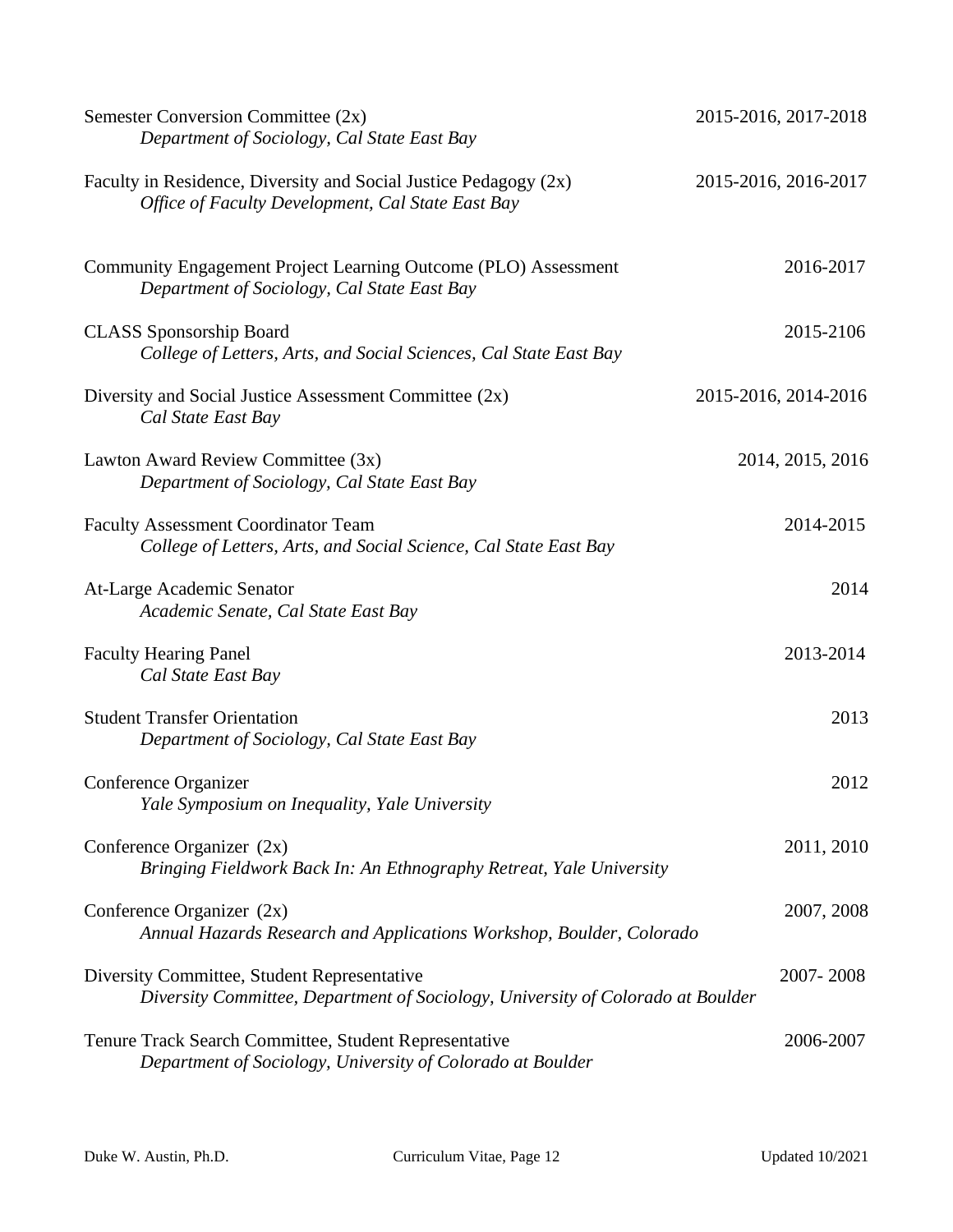| Conference Organizer<br>New Directions in the Study of Race and Ethnicity Conference,<br>Boulder, Colorado                                                  | 2006         |
|-------------------------------------------------------------------------------------------------------------------------------------------------------------|--------------|
| <b>GSA Co-Chair</b><br>Graduate Student Association, Department of Sociology,<br>University of Colorado at Boulder                                          | 2004-2005    |
| Facilitator<br>Town Hall Meetings Concerning the Treatment of Women on Campus,<br>University of Colorado at Boulder                                         | 2005         |
| <b>SELECTED COMMUNITY SERVICE</b>                                                                                                                           |              |
| Advisory Board Member and Residential Stakeholder<br>Alameda Point Collaborative (A Wellness Center for the Homeless)                                       | 2018-present |
| Correspondence Course Instructor, Race, Culture, and Ethnicity<br>Prison College Program, Adams State University                                            | 2018-present |
| <b>Guest Speaker on Immigration Issues</b><br><b>Hayward Public Library</b>                                                                                 | 2016         |
| Guest Column on Racial Wealth Gaps<br>WalletHub.com                                                                                                         | 2016         |
| Interviewee on Gentrification in Oakland, CA<br>KQED, the Local NPR Affiliate                                                                               | 2016         |
| Panelist, "Preparing Recent Immigrant High School Students for College"<br>San Francisco International High School                                          | 2013, 2015   |
| Presenter, with Amanda Bracamontes <sup>2</sup> "Preparing Recent Immigrant<br>High School Students for College"<br>San Francisco International High School | 2015         |
| Co-Founder<br>Students for Peace and Justice, Boulder, Colorado                                                                                             | 2007-2010    |
| Academic Advisor and Youth Sponsor<br>The Watershed School, Boulder, Colorado                                                                               | 2007         |
| Member and Maintenance Coordinator<br>Chrysalis Housing Cooperative, Boulder, Colorado                                                                      | 2004-2007    |
| President, Volunteer Advisory Council<br>United States Peace Corps, Paraguay                                                                                | 1998-2000    |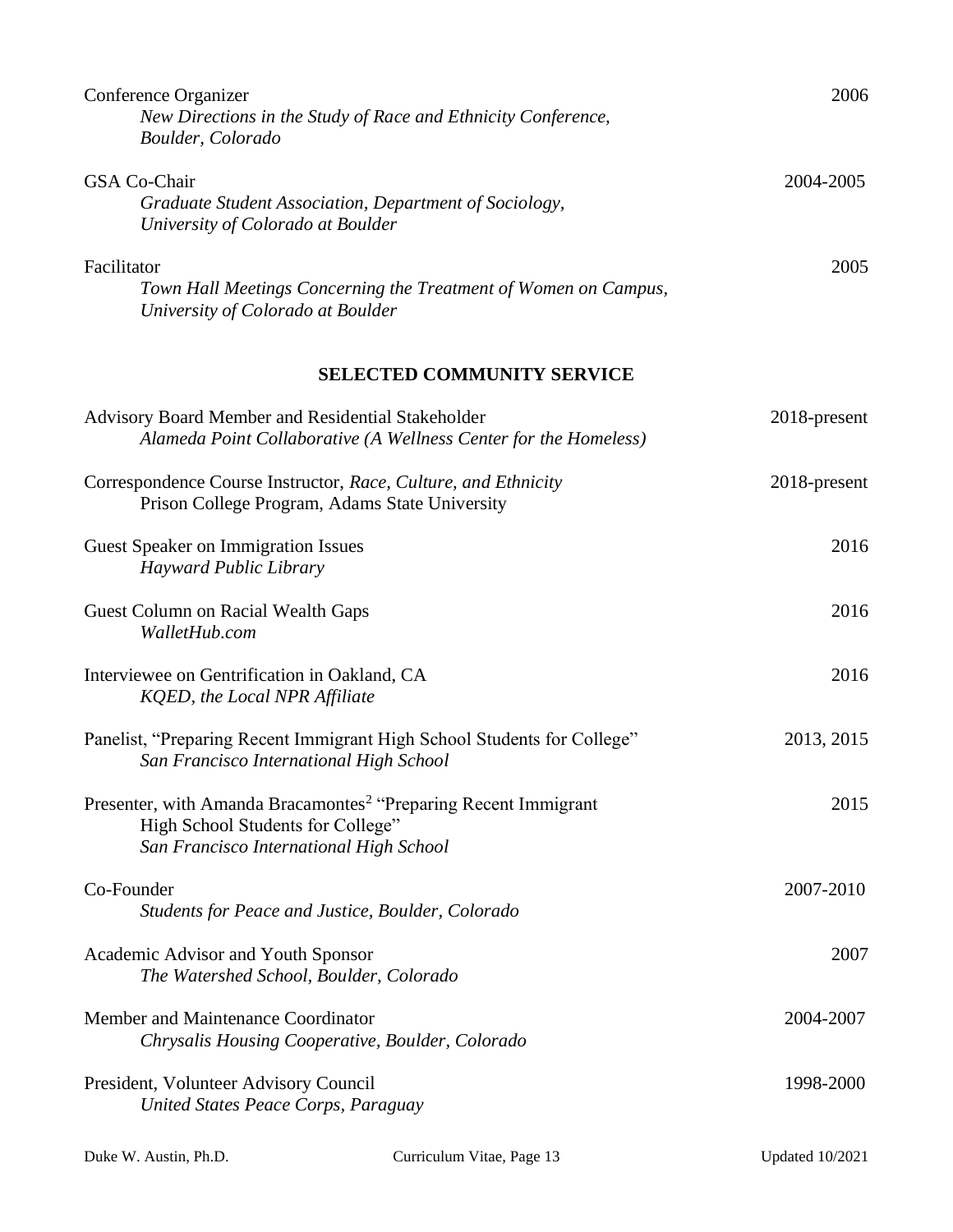# **ANONYMOUS JOURNAL REVIEWER**

| Race and Ethnicity                   | $2016$ – present |
|--------------------------------------|------------------|
| Colorado Critical Review             | 2018             |
| Ethnography                          | 2013             |
| <b>American Journal of Sociology</b> | 2010, 2012       |
|                                      |                  |

# **PROFESSIONAL MEMBERSHIPS**

| <b>American Sociological Association</b> | $2004$ – present |
|------------------------------------------|------------------|
| Pacific Sociological Association         | $2015$ – present |
| Society for the Study of Social Problems | 2006, 2014       |

### **ADDITIONAL EXPERIENCE (NON-UNIVERSITY)**

**\_\_\_\_\_\_\_\_\_\_\_\_\_\_\_\_\_\_\_\_\_\_\_\_\_\_\_\_\_\_\_\_\_\_\_\_\_\_\_\_\_\_\_\_\_\_\_\_\_\_\_\_\_\_\_\_\_\_\_\_\_\_\_\_\_\_\_\_\_\_\_\_\_\_\_\_\_\_\_\_\_\_\_\_**

**\_\_\_\_\_\_\_\_\_\_\_\_\_\_\_\_\_\_\_\_\_\_\_\_\_\_\_\_\_\_\_\_\_\_\_\_\_\_\_\_\_\_\_\_\_\_\_\_\_\_\_\_\_\_\_\_\_\_\_\_\_\_\_\_\_\_\_\_\_\_\_\_\_\_\_\_\_\_\_\_\_\_\_\_**

# **PROFESSIONAL EXPERIENCE**

| Lead Wilderness Instructor<br>Thompson Island Outward Bound, Boston, Massachusetts<br>Hurricane Island Outward Bound, Yulee, Florida                                           | 2001-2006 |
|--------------------------------------------------------------------------------------------------------------------------------------------------------------------------------|-----------|
| Ski School Supervisor and Level I Certified Ski Instructor<br>Children's Ski School and Childcare Center,<br>Steamboat Ski and Resort Corporation, Steamboat Springs, Colorado | 2001-2003 |
| Peace Corps Volunteer and Teacher Trainer<br>United States Peace Corps, Paraguay                                                                                               | 1998-2000 |
| <b>Associate Teacher</b><br>First English Lutheran Child Development Center, Austin, Texas                                                                                     | 1993-1998 |
| <b>Summer Camp Director</b><br>Ouarterman Ranch, Amarillo, Texas                                                                                                               | 1994-1997 |